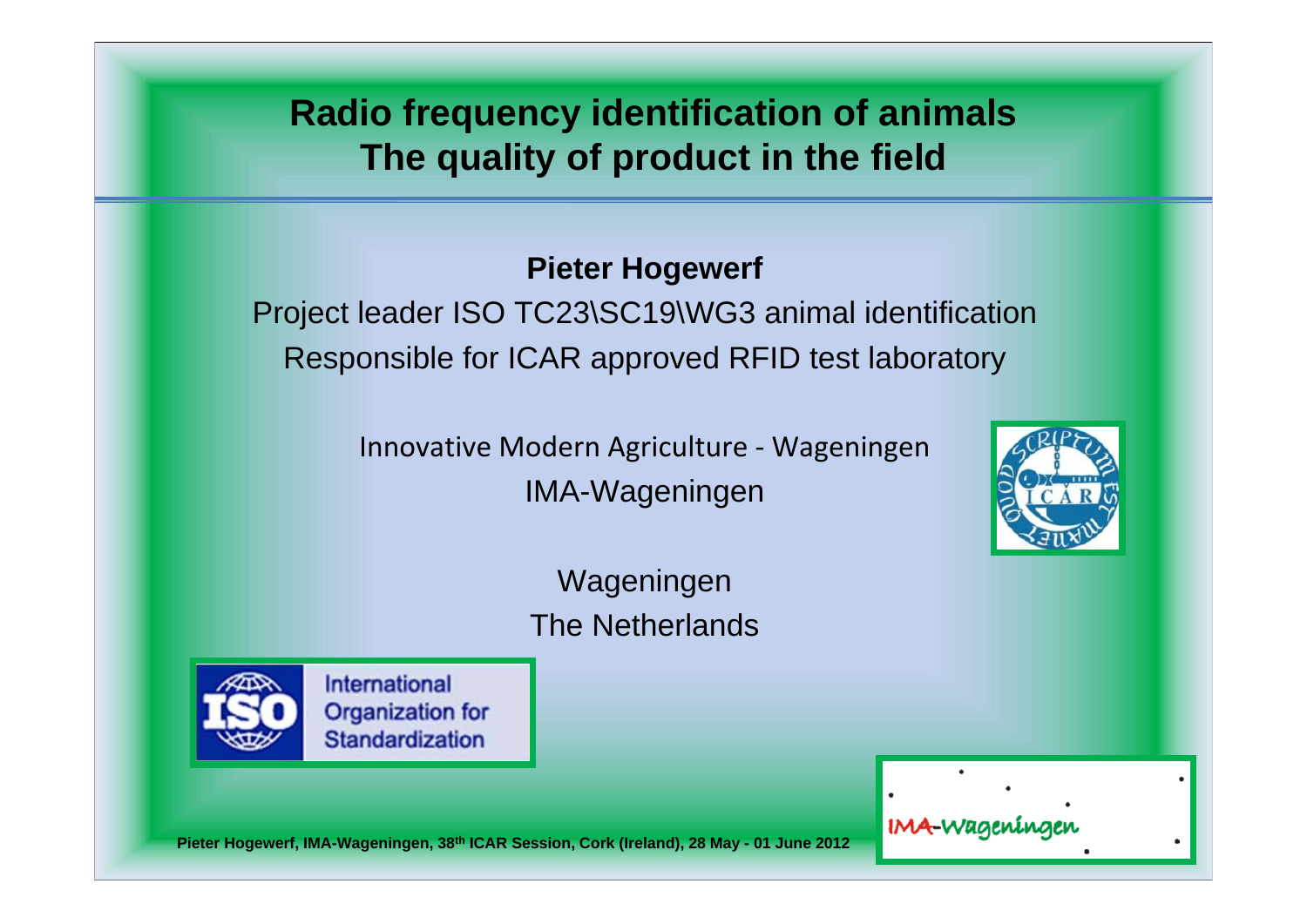

# **Animal RFID worldwide**



### **Livestock, endangered species, fish & companion animals**

# **ISO 11784 / ISO 11785 official livestock schemes include:**

- $\checkmark$ Australia (1998) - cattle
- $\checkmark$ Scrapie plan UK (2002) - sheep
- $\checkmark$ Cyprus (2004) - sheep
- $\checkmark$ Canada (2002) Fig. 2002
- $\checkmark$ Botswana (1997) - cattle
- $\checkmark$ Uruguay (2005) Fattle
- $\checkmark$ Spain (2005) - sheep
- $\checkmark$ Italy regional:
	-
	- Sicily (2005) sheep & cattle
	- Sardinia (2005) sheep & cattle
- $\checkmark$ Most EU countries (2009) - sheep
- $\checkmark$ Denmark (2010) - cattle
- 
- 
- 
- 
- 
- 
- 
- Aosta (1998) sheep & cattle
	-
	-
	-
	-







#### IMA-Wageningen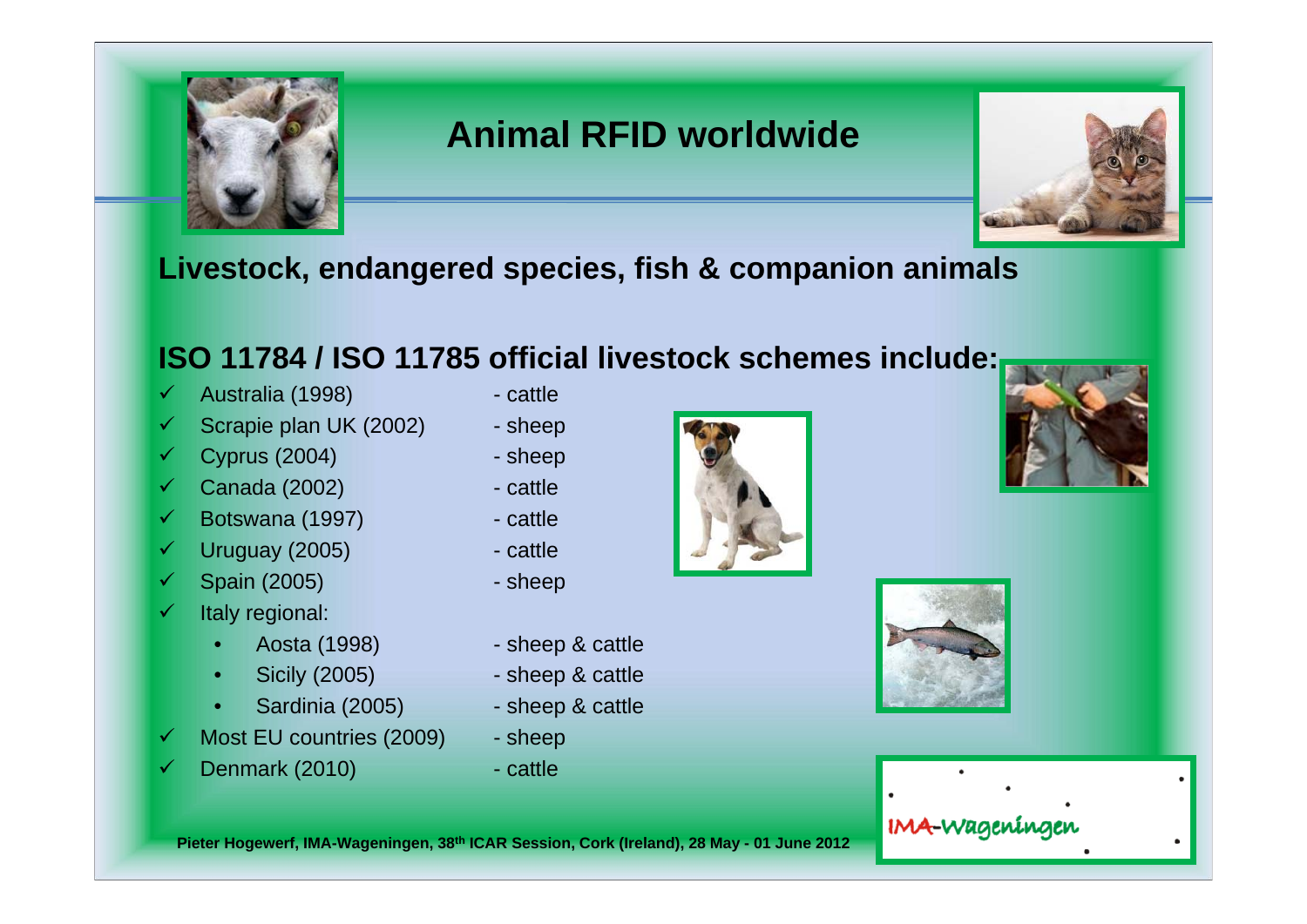

# **ISO 11784 Coding RFID transponders**

**Country codes 000 – 899:**  $\checkmark$  Ireland 372 United Kingdom 826





# **ICAR Registration authority manufacturer codes & product codes**

## **Manufacturer codes 900 – 997:**

Shared Manufacturer Codes (900, …)

- ARaymondlife (product code 900122, ID-code range: 240.000.000.000 240.000.999.999)
- Dalton ID Limited (product code 900032, ID-code range: 060.000.000.000 060.000.999.999)
- Royal Tag (product code 900041; ID-code range: 078.000.000.000 078.000.999.999)
- Unshared Manufacturer Codes (934 988 granted)
	- Caisley (manufacturer code 969, product codes: 969001 969008)
	- Allflex (manufacturer code 982, product codes: 982001 982049)

IMA-Wageninger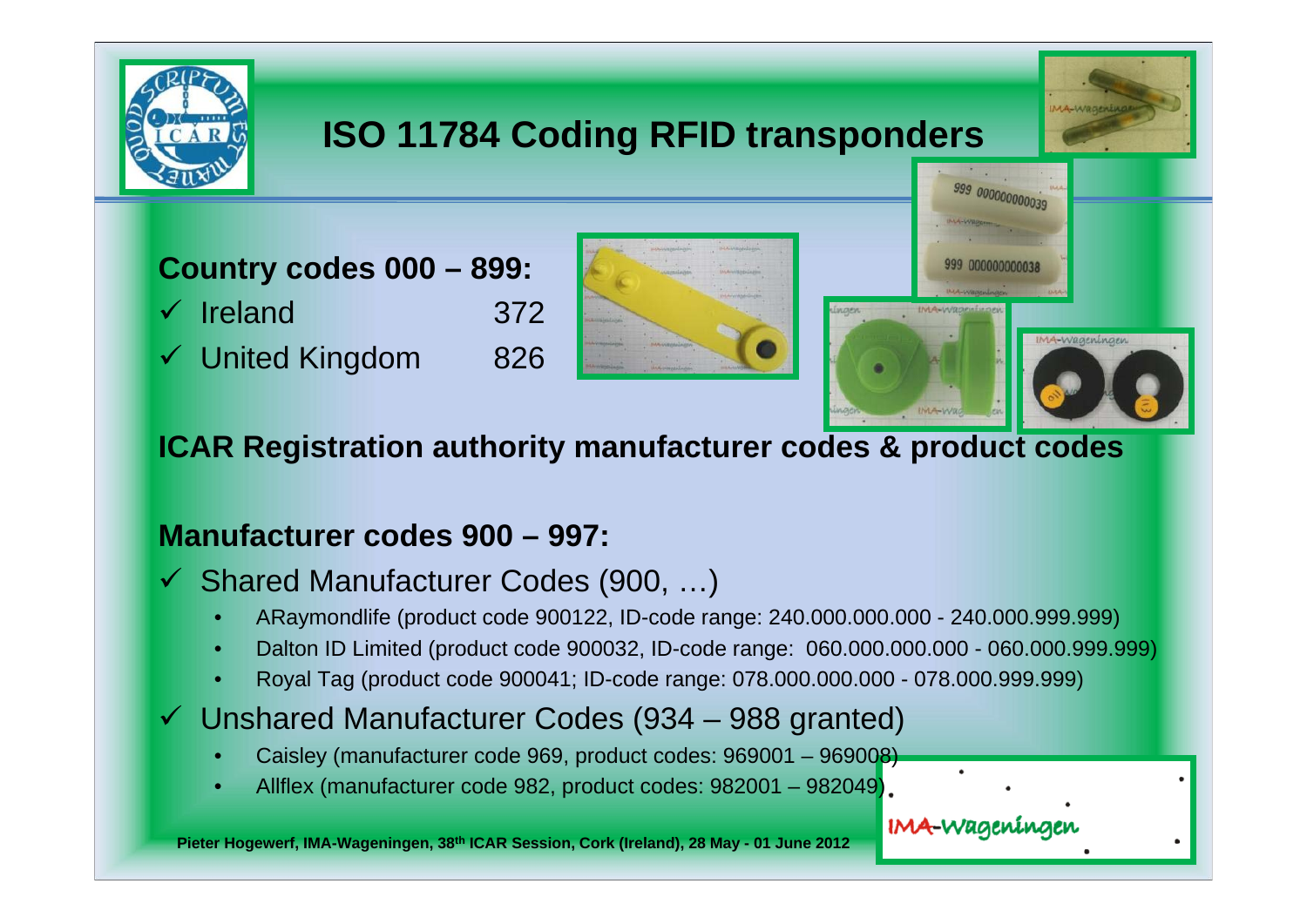# **ISO 11785 HDX & FDX transponders**

#### $\sqrt{2}$ **Balanced reading change**

 $\sqrt{2}$ **Synchronization (allowing use several readers on one location)**



IMA-Wageningen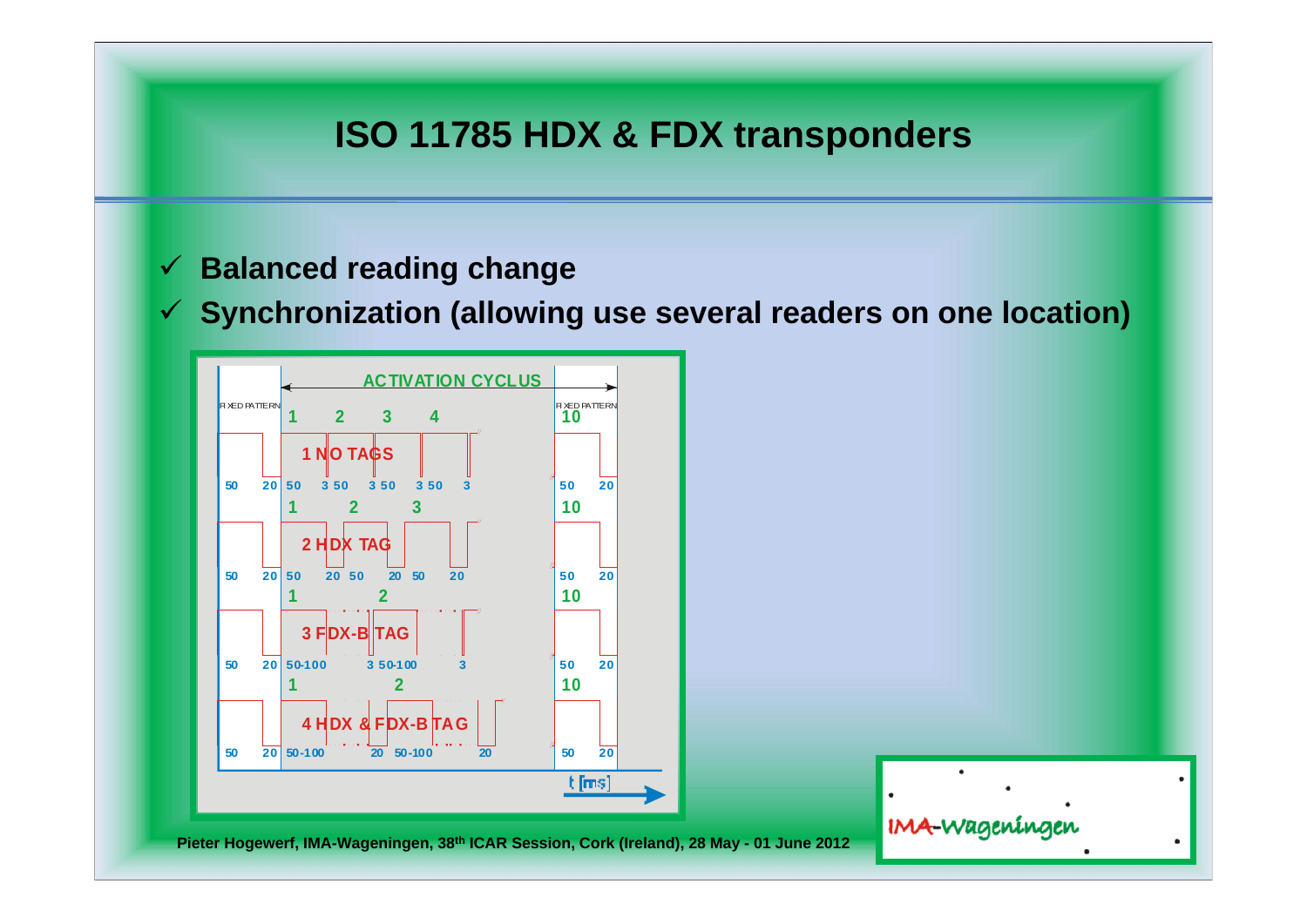# **ISO 24631-1..5 test procedures**

#### **Test for Transponders and Readers**

#### $\checkmark$ Conformance tests

- Granting of shared & unshared manufacturer code
- Rules to be respected
- ID-code conform structure ISO 11784
- Air interface conform ISO 11785

# $\checkmark$  Performance tests

Strength of the signal





#### **IMA-Wageninger**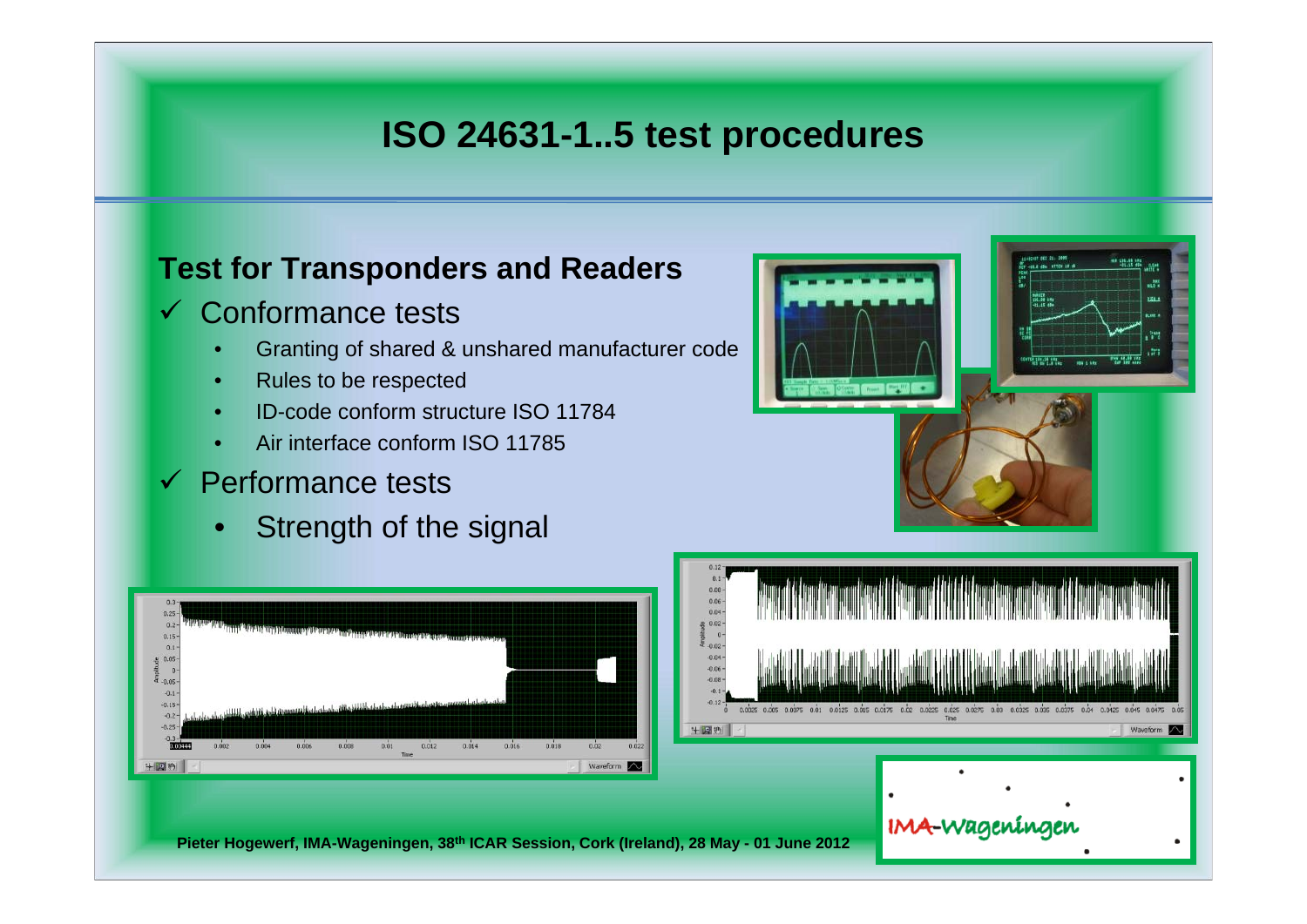# **Tests reported on ICAR web pages**



#### **New initiative:**

 $\checkmark$  Manufacturer declared available products

**Pieter Hogewerf, IMA-Wageningen, 38th ICAR Session, Cork (Ireland), 28 May - 01 June 2012**

IMA-Wageninger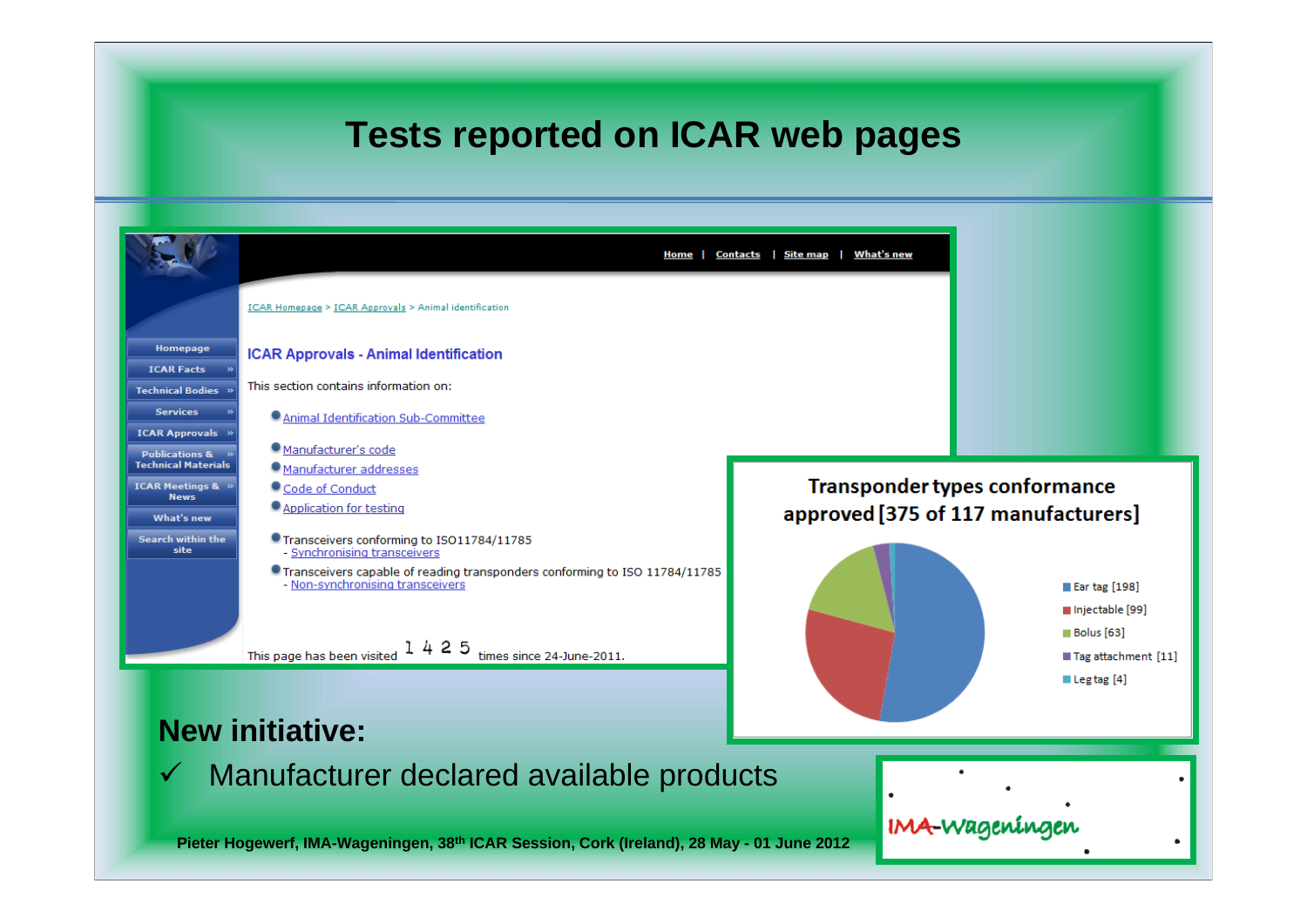# **Representation animal RFID information (ISO 24631-6)**

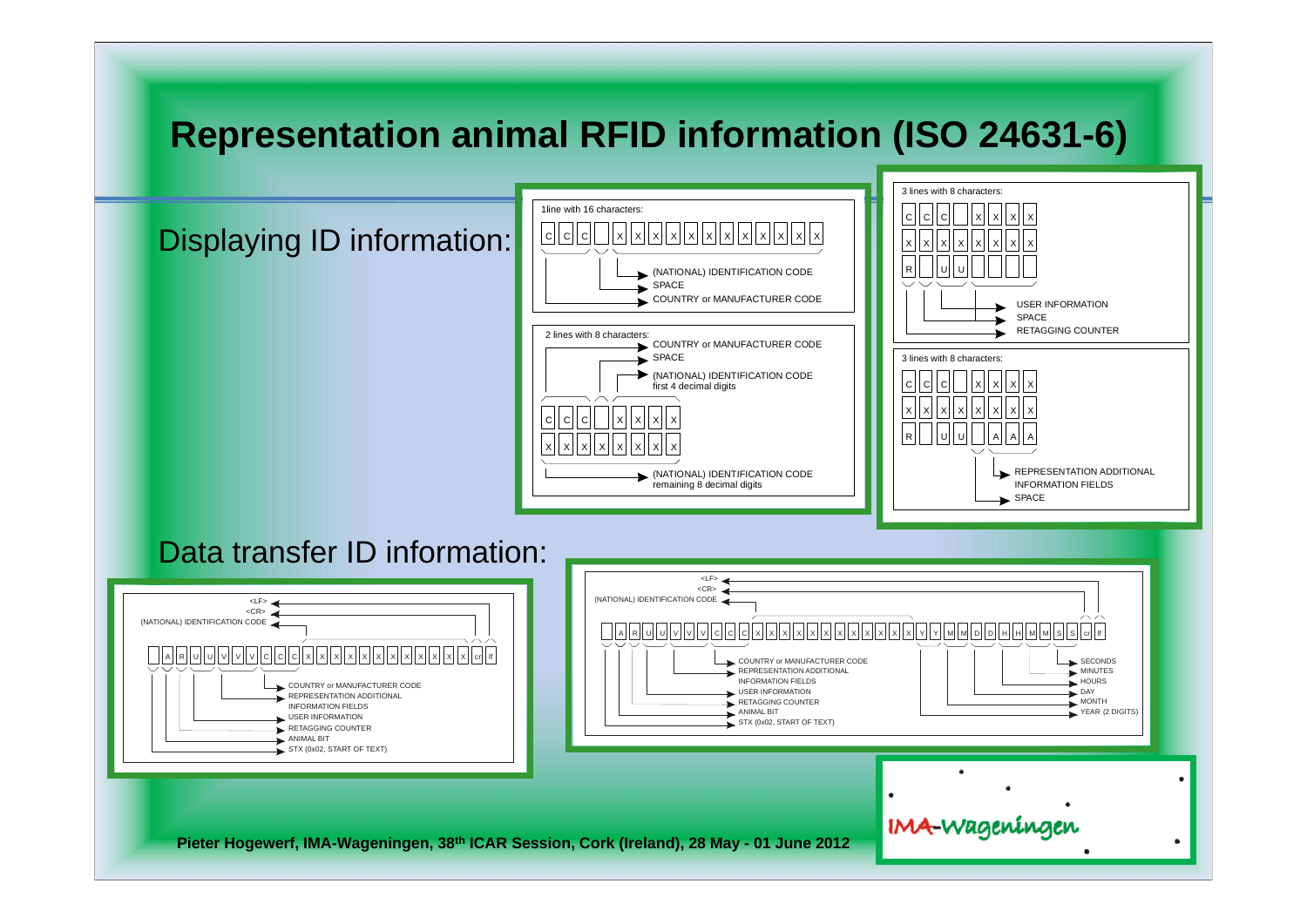# **Reading transponders: synchronization of readers**

#### **Wireless synchronization:**

- **Handheld transceivers**
	- Defined in ISO 11785
	- Test procedure ISO 24631-2
	- Reader used near static reader
- **Static transceivers**
	- Briefly defined in ISO 11785
	- Detailed description ISO 24631-7
	- When using several reader e.g. of different suppliers







**IMA-Wageningen**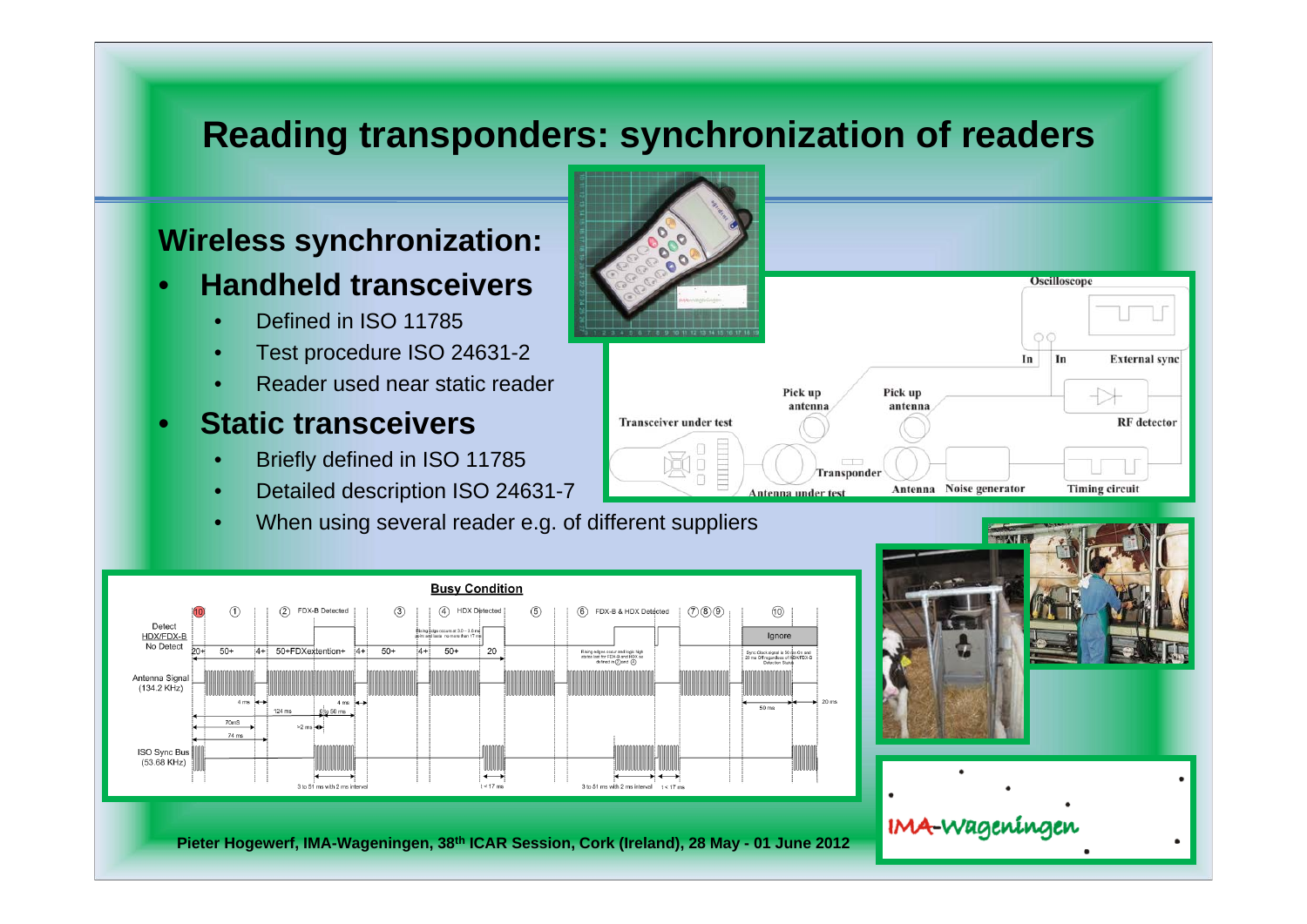# **Reading performance of transponders in the field**

# **Reading quality:**

- Impact electromagnetic disturbances
- Field of the transceiver
- Signal strength and quality of the transponder
- Quality of the transceiver

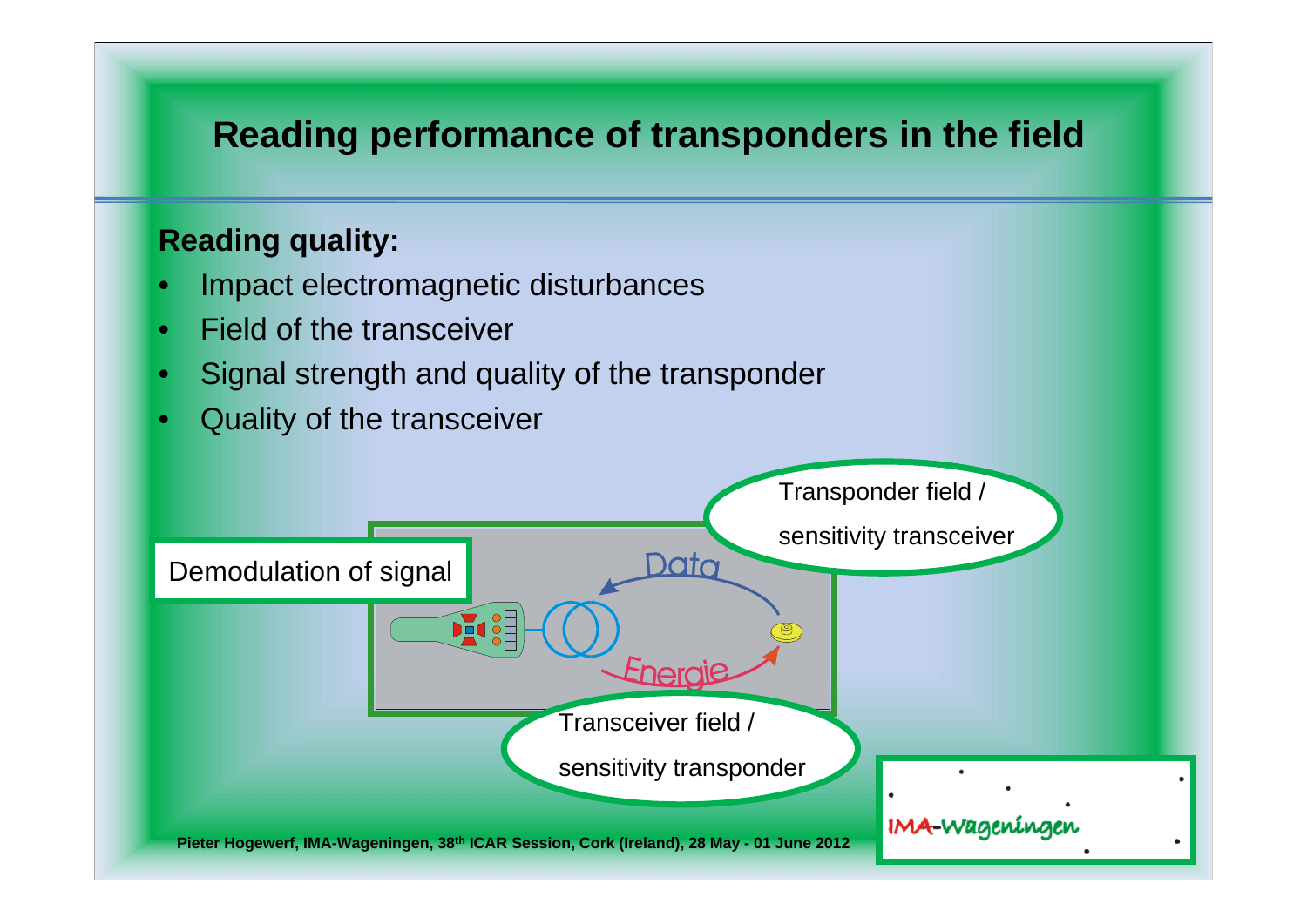# **Transponders approval**

### **Based on new transponders (50 or 10) selected by manufacturer**

- $\checkmark$  Results of test center are communicated with registration authority
- $\checkmark$  Approval only valid for the specific product
- $\checkmark$  New test required if
	- Size of the tag changes
	- Moulding material of the tag changes
	- A different coil is used
	- Another type of integrated circuit is used (e.g. a different supplier)
- $\checkmark$  Manufacturers can have different integrated Circuit (IC) suppliers
	- All products shall have its own ICAR product code
	- Manufacturers can switch between suppliers
- $\checkmark$  Test results shall mention type of IC used
	- Motivates manufacturer to only market products with own product code

IMA-Waaenina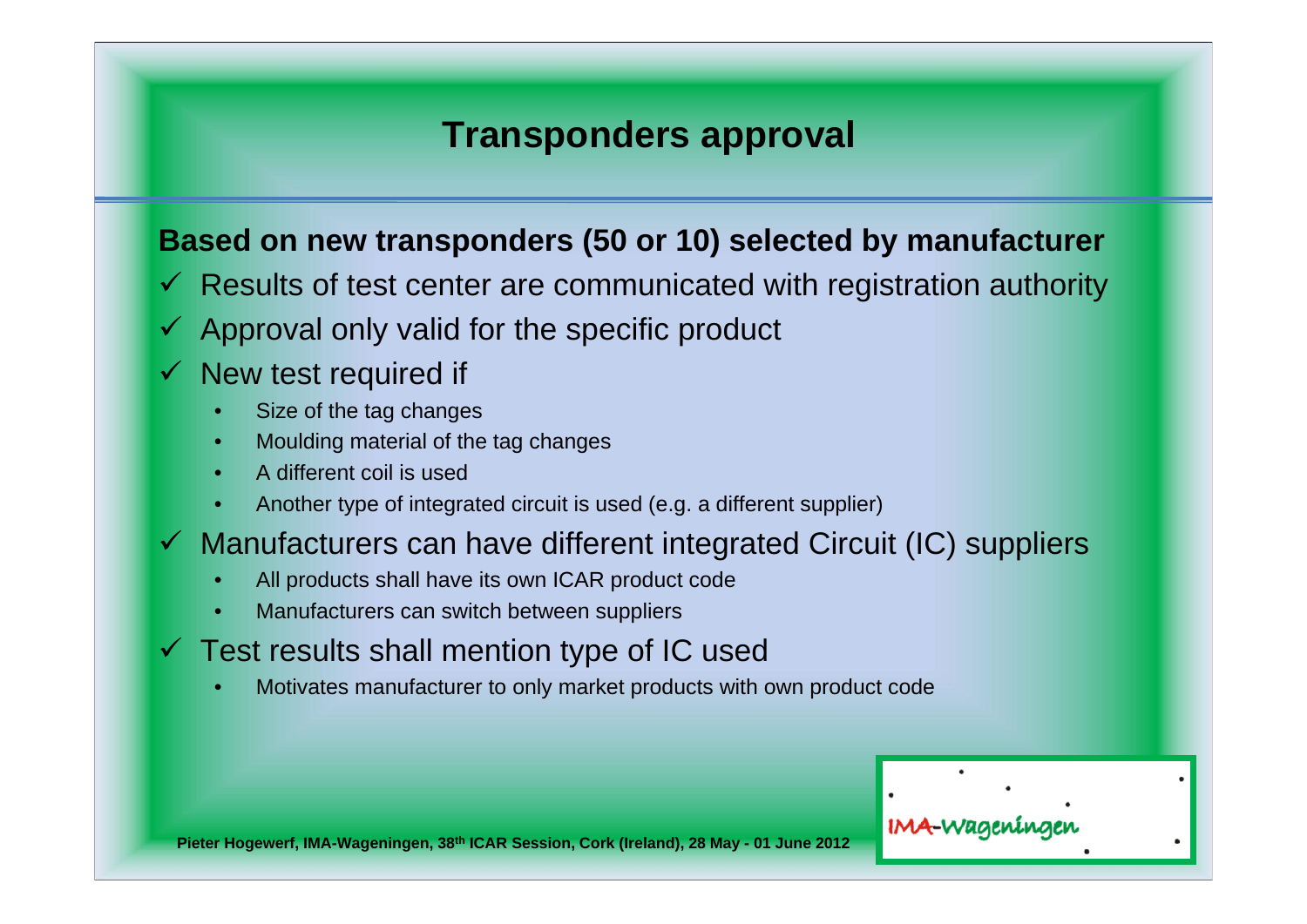# **Transponders retesting**

#### **Approval tests**

 $\checkmark$  checks ability of manufacturing transponders

#### **Randomly testing new products from the market**

- $\checkmark$  Motivates manufacturer: produce continuously high quality products
- $\checkmark$  Safeguard users for low or inconsistent quality products

#### **Retesting products recovered from slaughterhouse**

 $\checkmark$  Gives insight in infield use

#### **Incessantly manufacturing inferior products withdrawal**

 $\checkmark$  Product code or manufacturer code possible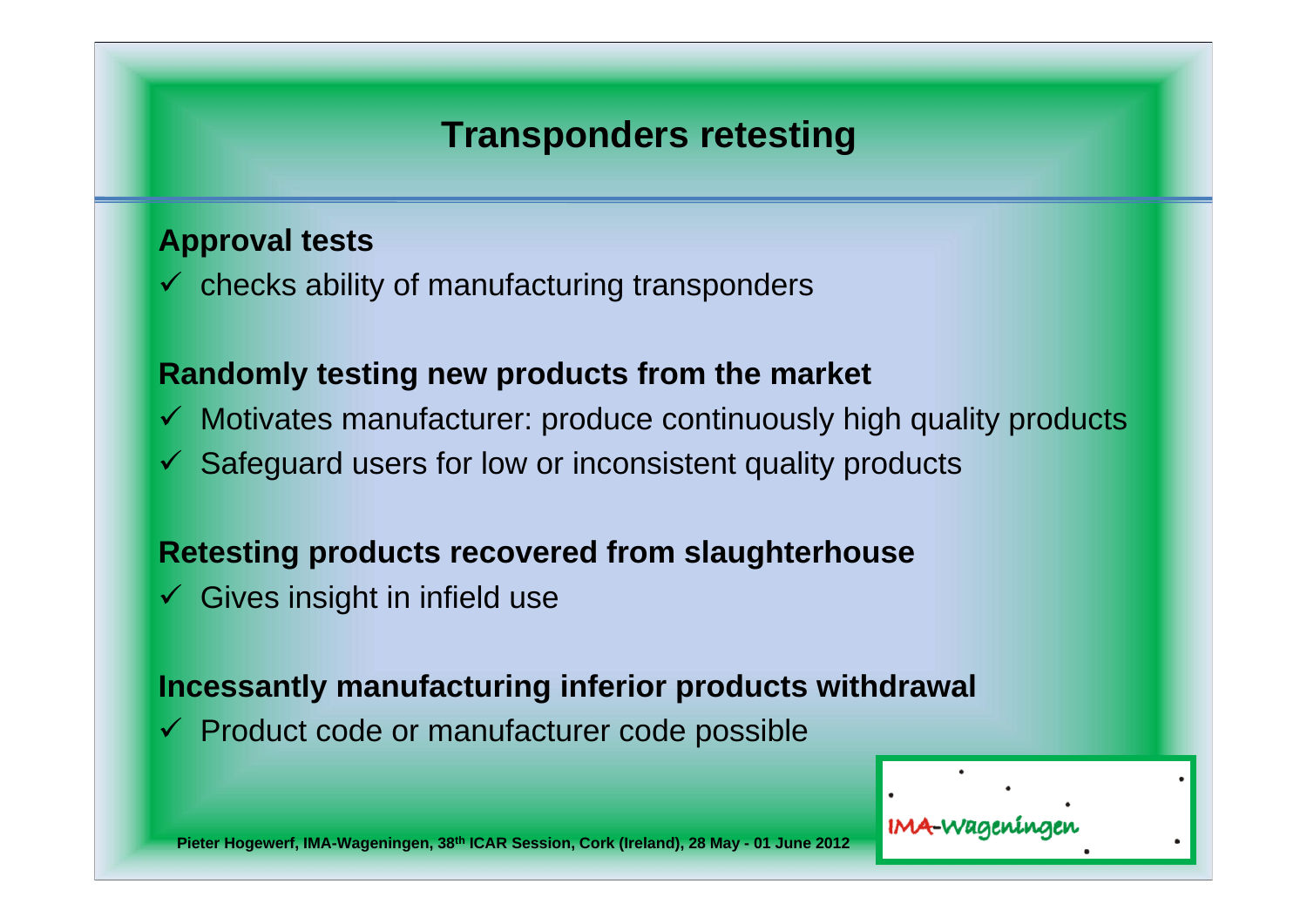# **Concluding remarks**

**ISO 11784 and ISO 11785 is world wide used system**

**Procedures for product approval in place**

**Guarantying product composition & quality can be improved**

- Recording of the IC type
- Checking transponder products from the market
- **Impact in field use of transponders can be monitored** 
	- Checking transponders recovered from slaughterhouses